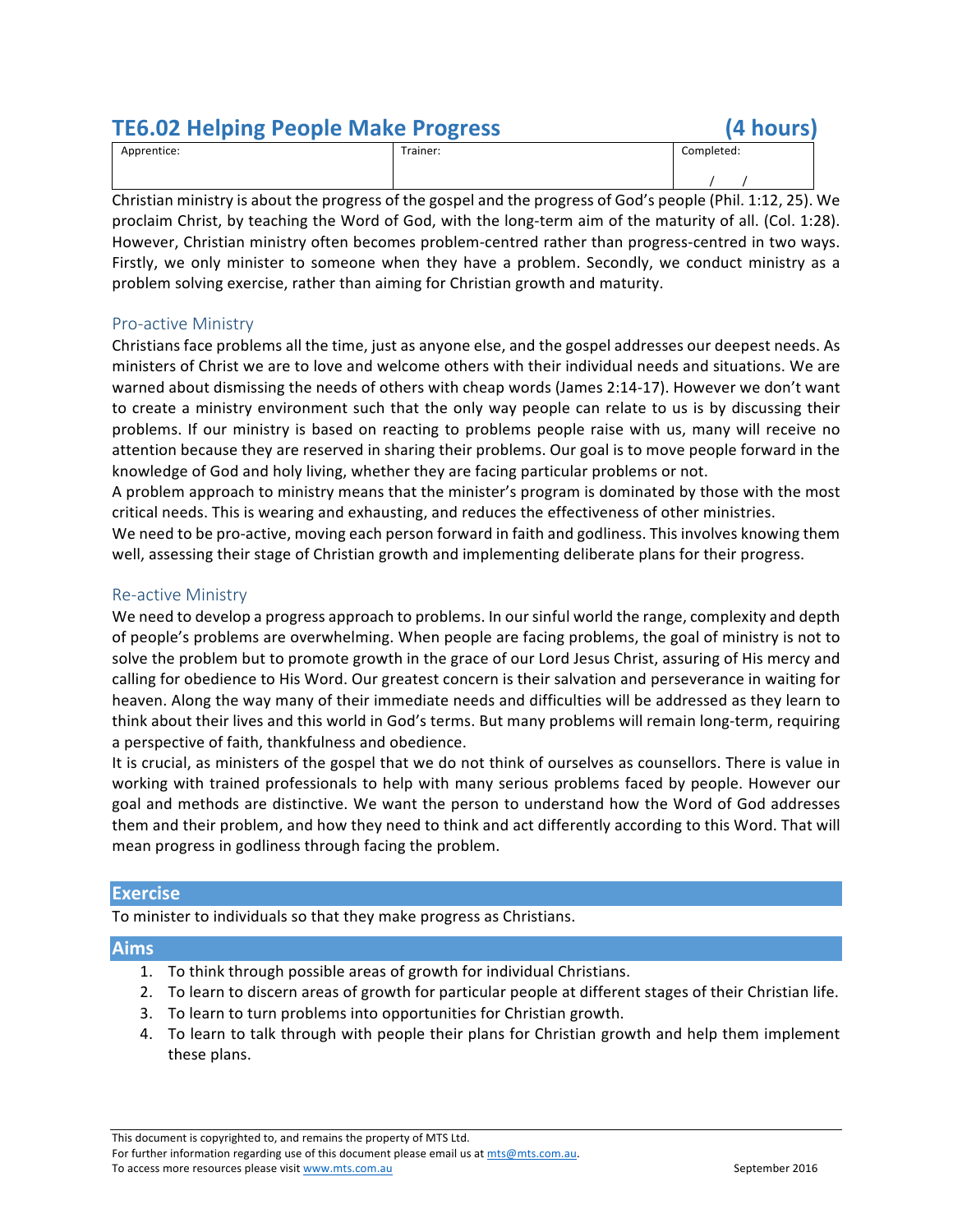## **Apprentices**

- 1. Study Paul's prayers in his letters to think through the goals we have in ministry to people. (Eph 1:15-32; 3:14-21; Phil 1:9-11; Col 1:9-14; 2 Thess 1:11-12)
- 2. Identify particular problems individuals are facing and help them grow in their knowledge of God and faithful living by applying the Word of God to their lives. Use the following questions to define the problem and how to think and act in a godly way.
	- How does the person express the problem?
	- What is the problem and what are the effects?
	- Who or what is the cause?
	- To what extent are the causes external to the person?
	- To what extent is the problem internal to the person?
	- What does the Bible say about the problem and the cause?
	- Is sin involved?
	- How does Jesus' death for us help us deal with the problem?
	- What change of attitude does God require?
	- What change of behaviour does God require?
	- What self-understanding has the person gained?
- 3. Think through the broad stages of ministry to individuals. See A Strategy for Personal Ministry (next page)
- 4. Make plans for each individual in their ministry area to help them make progress as Christians. The attached Assessment Sheet, "Making Progress", is designed to facilitate this.
- 5. Talk through and implement these plans for individuals.

## **Trainers**

Assess these competencies:

- Ability to discern the stage of ministry for each individual
- Ability to help people make concrete progress

## **Resources**

DP6.02 Ministry to Individuals, MTS Discussion Paper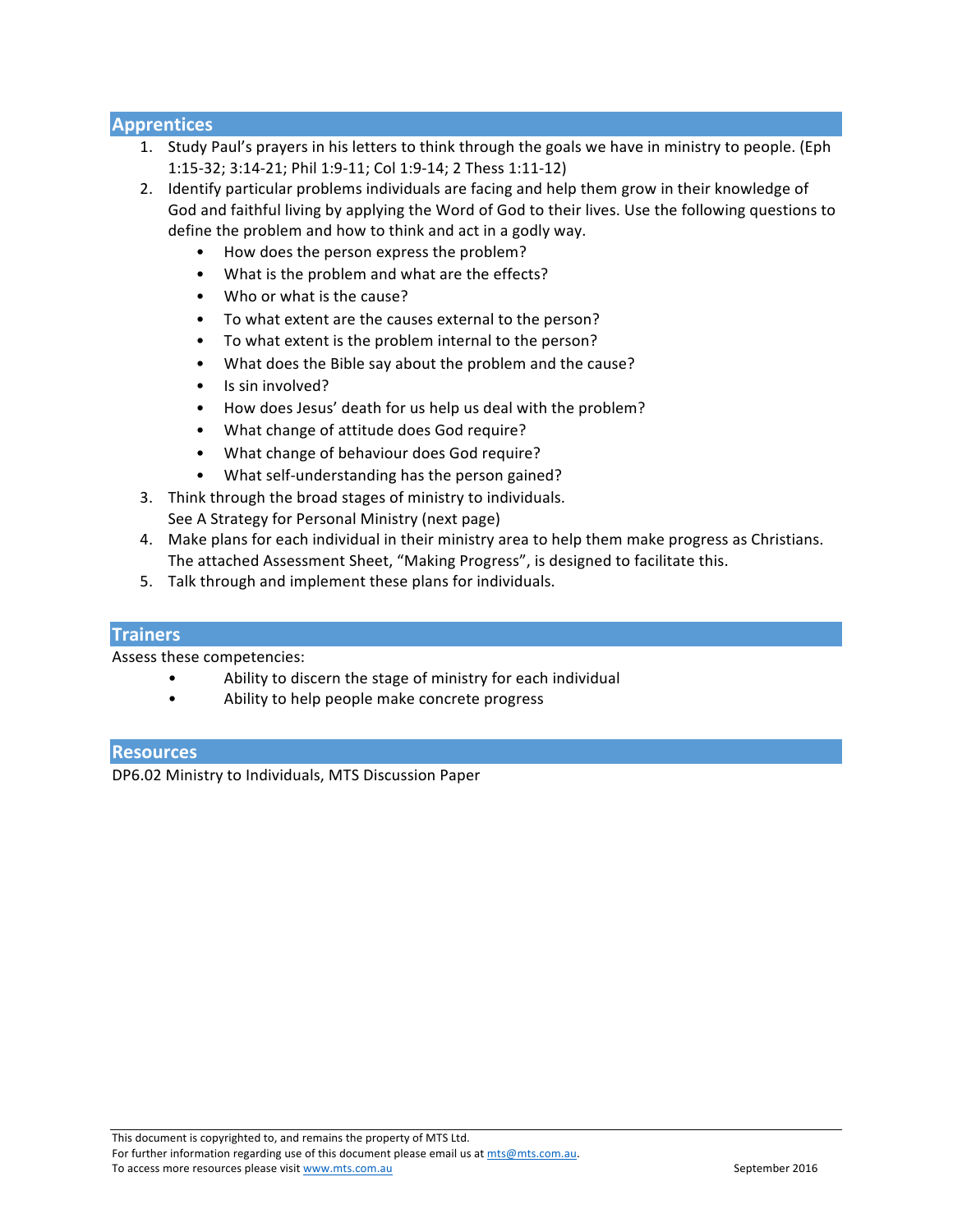## **A Strategy for Personal Ministry (TE6.02)**

In pro-active ministry it is helpful to identify the broad stages of ministry to others. This helps us to plan the right input at the right time. The stages are somewhat artificial and not strictly discrete. For example, we all need help all the time to grow in Christ, even more so when we are being trained to minister to others.

## **Needing Help (NH)**

These people need establishing in the faith. They may still be unconverted, a new Christian or converted but with no assurance of salvation. They may have been a Christian for some time, but are struggling with problems in faith or life. In any case they need help in their own Christian life rather than being encouraged to take on ministry responsibilities with others.

## **Ministry Trainee (MT)**

These people are demonstrating their maturity in Christ and willingness to serve others. We need to help them use their gifts to provide practical service as well as teaching others the Word of God. They need to move from 'spectator' in church life to 'participant'.

## Self-starter (SS)

These people have the maturity and gifts, which enable them to initiate and lead ministries. They need encouragement, freedom and training to gather others around them for teaching and training. They are the kind of people who can lead Sunday Schools, Youth Groups, Bible Study groups, mission teams etc. If they leave our ministry and move to another ministry they will be available and equipped to provide leadership.

### **Potential Minister (PM)**

These people need to be identified and cultivated as future ministers of the gospel. Their grasp of the gospel and God's purposes and gifts of teaching and leadership mean that they should consider training for full-time gospel ministry. (Club 5 has been established to identify and encourage PM's)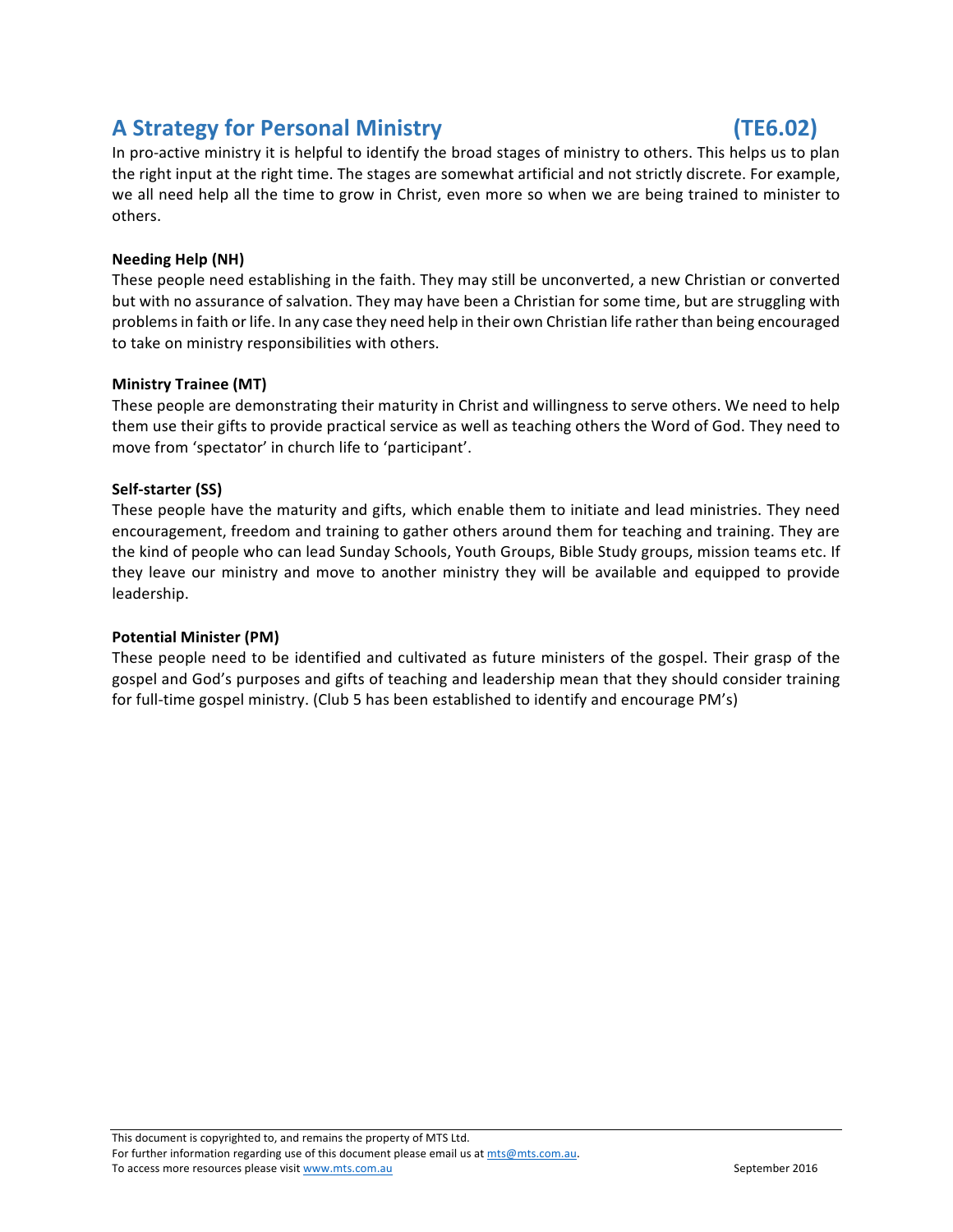# **Making Progress Assessment Sheet (TE6.02)**

Name of person in your ministry: \_\_\_\_\_\_\_\_\_\_\_\_\_\_\_\_\_\_\_\_\_\_\_\_\_\_\_\_

| <b>Needing Help (NH)</b>                                | Action<br>(e.g. prayer, conversation, read book, listen to<br>MP3, Bible study, training course) |
|---------------------------------------------------------|--------------------------------------------------------------------------------------------------|
| Can they articulate the gospel?                         |                                                                                                  |
| What questions do they have about the gospel?           |                                                                                                  |
| Are they assured of salvation by faith in Christ?       |                                                                                                  |
| Are they telling others that they are a Christian?      |                                                                                                  |
| Are they facing opposition as a Christian?              |                                                                                                  |
| What suns are the struggling with $-$ past and present? |                                                                                                  |
| What relationships are they finding difficult?          |                                                                                                  |
| Are they prayerful?                                     |                                                                                                  |
| Are they reading their Bible?                           |                                                                                                  |
| Are they established in Church life?                    |                                                                                                  |
| Are they established in a Bible Study group?            |                                                                                                  |

| <b>Ministry Trainee (MT)</b>                          | <b>Action</b><br>(e.g. prayer, conversation, read book, listen to<br>MP3, Bible study, training course) |
|-------------------------------------------------------|---------------------------------------------------------------------------------------------------------|
| Are they serving others without being asked?          |                                                                                                         |
| What are their ministry gifts?                        |                                                                                                         |
| What behind-the-scenes responsibilities do they have? |                                                                                                         |
| Can they give their testimony to others?              |                                                                                                         |
| Can they present the gospel to others?                |                                                                                                         |
| Can they follow up contacts?                          |                                                                                                         |
| Can they follow up new Christians?                    |                                                                                                         |
| Can they lead a Bible Study group?                    |                                                                                                         |

| Self-starter (SS)                                                                         | <b>Action</b><br>(e.g. prayer, conversation, read book, listen to<br>MP3, Bible study, training course) |
|-------------------------------------------------------------------------------------------|---------------------------------------------------------------------------------------------------------|
| What would hinder them from taking more ministry<br>responsibilities?                     |                                                                                                         |
| Can they give leadership in public ministry? e.g. reading<br>the Bible, leading in prayer |                                                                                                         |
| Can they gather others around them to work on a team?                                     |                                                                                                         |
| Can they lead a ministry area? e.g. youth group, Sunday<br>School, mission team.          |                                                                                                         |

This document is copyrighted to, and remains the property of MTS Ltd.

For further information regarding use of this document please email us at mts@mts.com.au. To access more resources please visit www.mts.com.au September 2016